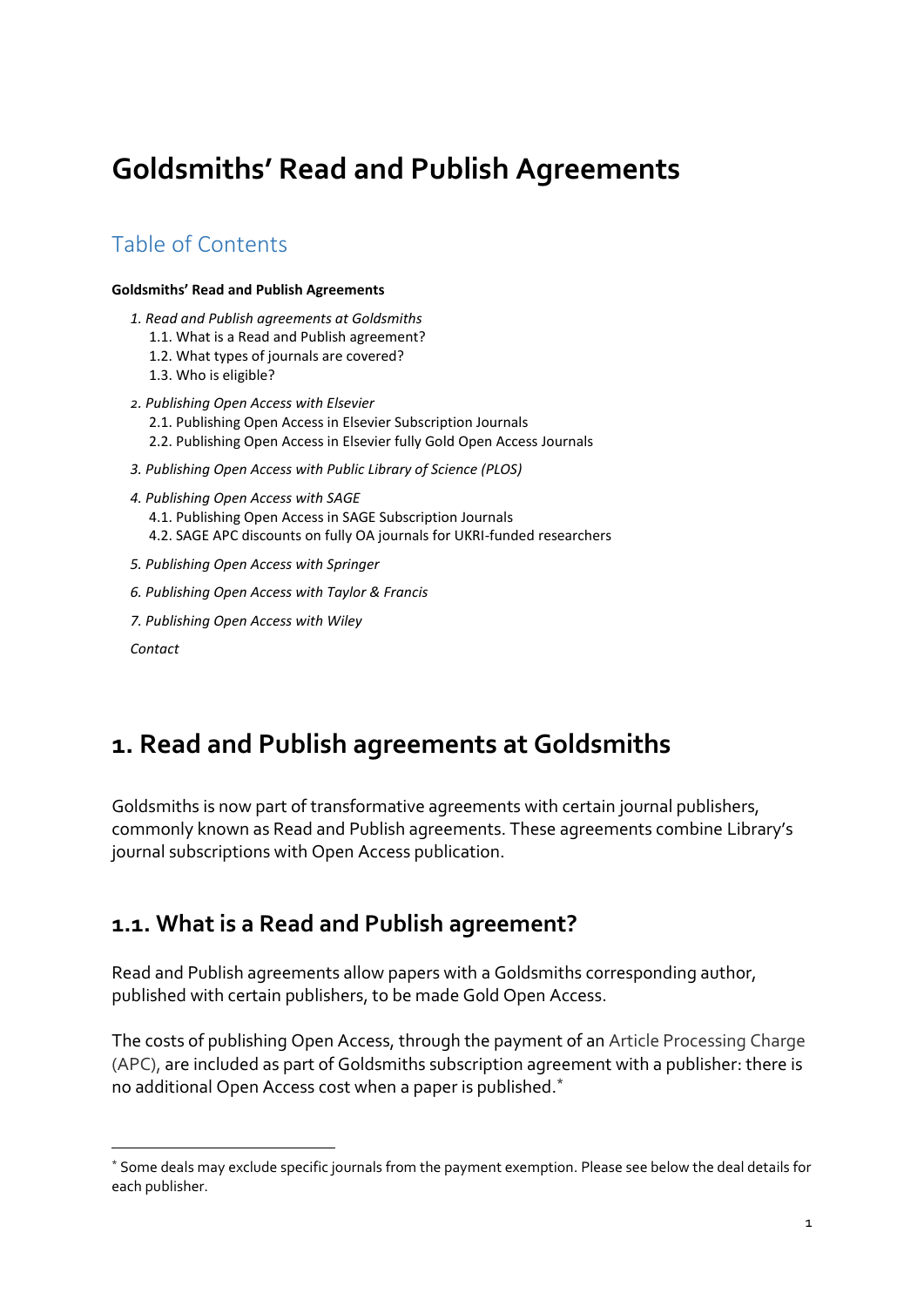Read and Publish deals are a way for publishers to transition their subscription journals to full Open Access. The long-term aim is to shift the focus of academic publishing from the subscription model to making Open Access the default.

Our current publisher agreements are listed below, each covered in its own section.

## <span id="page-1-0"></span>**1.2. What types of journals are covered?**

"Gold Open Access" is the term used to describe Open Access publication through the payment of an Article Processing Charge (APC). These charges apply to two different types of journal: subscription journals that include a paid Open Access option (also known as hybrid journals), and fully Open Access journals (which are funded entirely by APCs). Some Read and Publish agreements cover both types of journal, but the details for each agreement vary by publisher and by journal type. Therefore, it is worth checking each publisher's agreement below when you are considering journals by that publisher.

## <span id="page-1-1"></span>**1.3. Who is eligible?**

In order for your article submission to qualify as eligible under the agreements, you must be the responsible corresponding author and affiliated with Goldsmiths. In the article submission process, you must identify yourself as affiliated with Goldsmiths and give your Goldsmiths email address rather than a private email address.

The corresponding author is the author responsible for manuscript correction, correspondence during the publication process, handling of revisions and re-submission of the revised manuscript. They act on behalf of all co-authors in all matters pertaining to publication of the manuscript, and act as the point of contact for any enquiries after the paper is published.

UKRI-funded researchers are advised to use the central APC Block Grant allowance to make their papers Open Access. If you have any questions around this, please email the Goldsmiths Research Online (GRO) team a[t gro@gold.ac.uk.](mailto:gro@gold.ac.uk)

## <span id="page-1-2"></span>2**. Publishing Open Access with Elsevier**

There are two ways to publish Open Access with Elsevier: in Subscription Journals for free and in fully Open Access Journals via a discounted Article Processing Charge (APC) payment. Goldsmiths pays APCs for UKRI-funded research only.

## <span id="page-1-3"></span>**2.1. Publishing Open Access in Elsevier Subscription Journals**

**What is the deal?**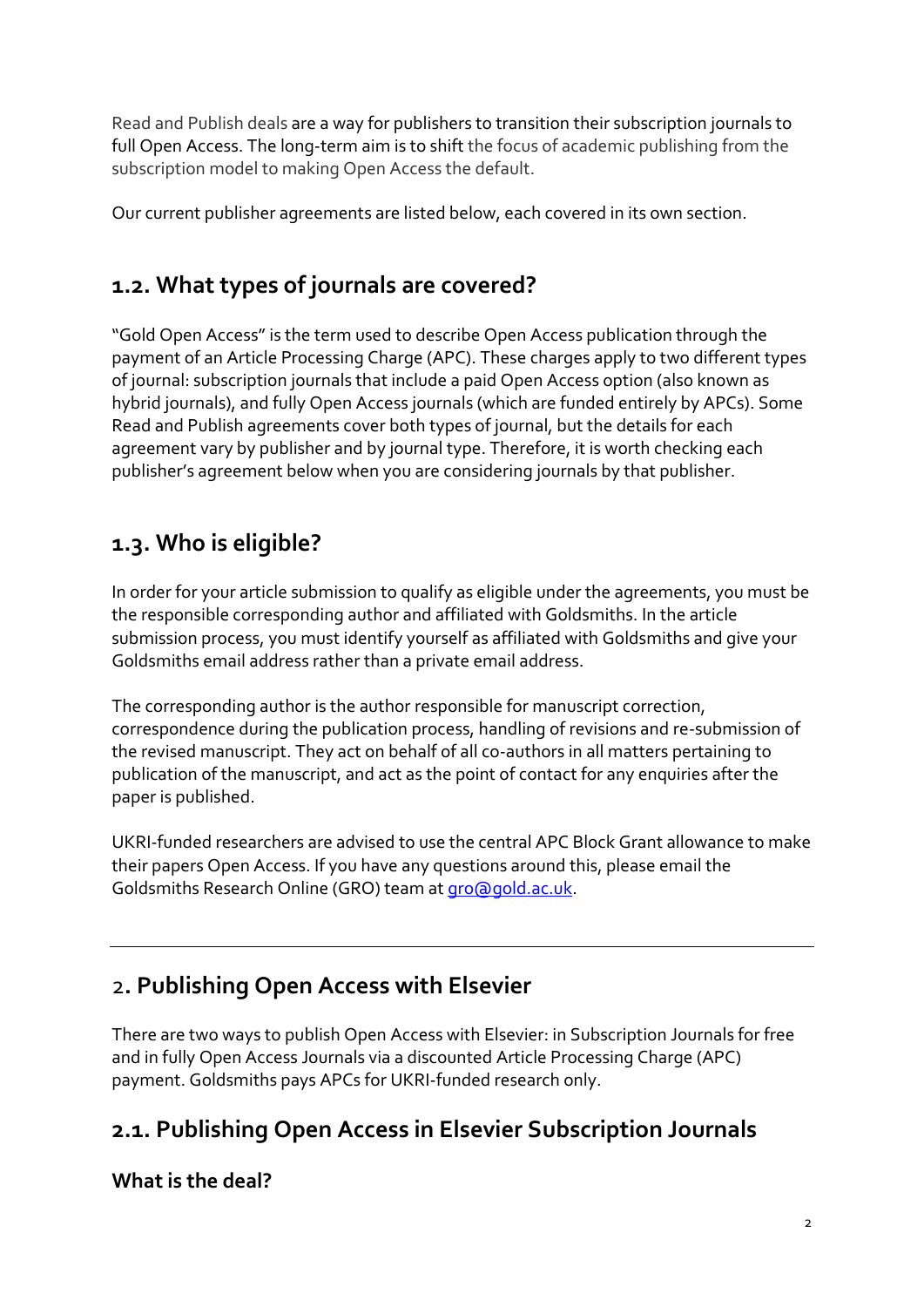Our agreement wit[h Elsevier](https://www.elsevier.com/open-access/agreements/jisc) allows corresponding authors from Goldsmiths who submit to journals participating in the agreement to have their papers published as Gold Open Access without any additional cost. This deal will run until 31 December 2024.

Goldsmiths strongly encourages all authors to take advantage of this agreement. If you would like any more information about the agreement, please emai[l gro@gold.ac.uk](mailto:gro@gold.ac.uk)

#### **What journals are part of the deal?**

See the **Elsevier website** for a full list of eligible journals.

#### **Who can apply?**

Any corresponding author from Goldsmiths whose paper has been accepted between 1 January 2022 and 31 December 2024 is eligible regardless of whether or not their research is grant funded.

### **If I qualify, how do I proceed?**

When you submit to an Elsevier journal, use your Goldsmiths affiliation and email address as this allows Elsevier to identify your paper as eligible for the agreement. After acceptance, you will receive an email with a link to the 'post-acceptance author journey', where you should select the 'Publish as an open access article' option. Elsevier offers a choice o[f Creative Commons licences.](https://creativecommons.org/about/cclicenses/) Goldsmiths recommends that [CC BY](https://creativecommons.org/licenses/by/4.0/) be selected for all papers.

The Online Research Collections team in the Library will then be notified of your request and asked to confirm that the corresponding author is affiliated to Goldsmiths.

### <span id="page-2-0"></span>**2.2. Publishing Open Access in Elsevier fully Gold Open Access Journals**

#### **What is the deal?**

Corresponding authors from Goldsmiths who are funded by one of the UK Research Councils (UKRI) are entitled to a 15% discount on the Article Processing Charge (APC) when they publish in one of Elsevier's fully Gold Open Access journals. This deal will run until 31 December 2024.

Goldsmiths strongly encourages all UKRI-funded authors to take advantage of this agreement. If you would like any more information about the agreement, please email [gro@gold.ac.uk.](mailto:gro@gold.ac.uk)

#### **What journals are part of the deal?**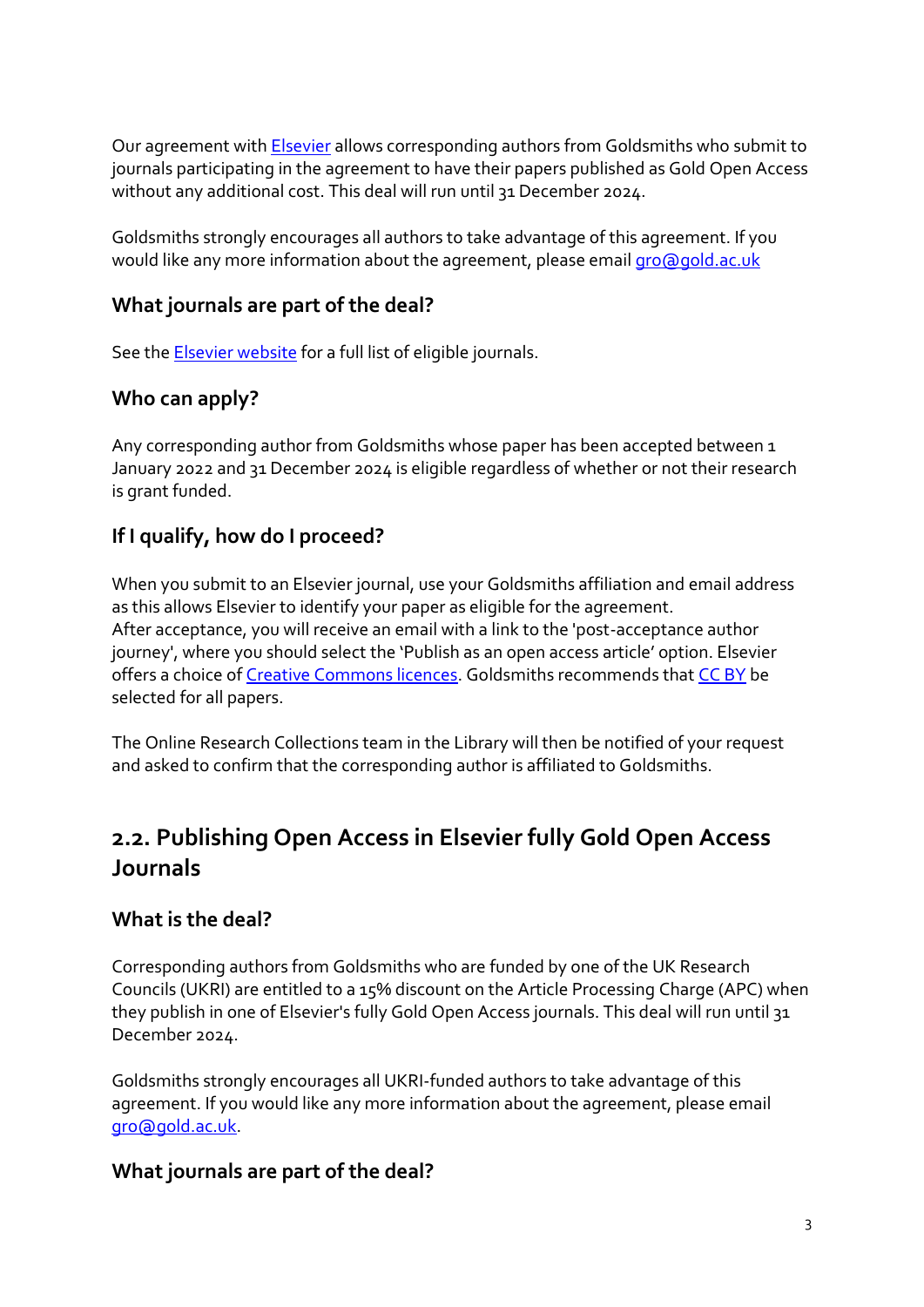See the [Elsevier website](https://www.elsevier.com/en-gb/open-access/open-access-journals) for a list of their fully Gold Open Access journals.

#### **Who can apply?**

The 15% discount on the Article Processing Charge (APC) in fully Open Access journals is only available to Goldsmiths authors whose research is funded by one of the UK Research Councils (UKRI). Authors should emai[l gro@gold.ac.uk](mailto:gro@gold.ac.uk) to check their eligibility.

### **If I qualify, how do I proceed?**

When you submit to an Elsevier journal, use your Goldsmiths affiliation and email address as this allows Elsevier to identify your paper as eligible for the agreement. Once your paper is accepted, you will be directed to the Elsevier's rights and access pages. You need to confirm your affiliation and funding and also that of your co-authors (if applicable). Elsevier offers a choice of [Creative Commons licences.](https://creativecommons.org/about/cclicenses/) You must select [CC BY](https://creativecommons.org/licenses/by/4.0/) to ensure that your paper complies with the UKRI Open Access policy.

The 15% discount on the cost of the APC should be displayed and you will be given the option to 'Invoice an Organisation'. Before selecting this please email [gro@gold.ac.uk](mailto:gro@gold.ac.uk) for further instructions.

## <span id="page-3-0"></span>**3. Publishing Open Access with Public Library of Science (PLOS)**

#### **What is the deal?**

Goldsmiths [flat fee](https://plos.org/resources/for-institutions/flat-fee-agreements/) agreement with the Public Library of Science (PLOS) enables our researchers to publish their articles as Gold Open Access in eligible PLOS journals without incurring Article Processing Charges (APCs).

The PLOS Flat Fee model shifts the cost of Open Access publishing from the payment of APCs for individual articles to an institutional flat fee. PLOS use an institution's historic publication activity and their current publication fees to calculate an annual flat fee that covers the cost of publishing Open Access in a selection of PLOS journals.

The agreement operates from 1 April 2021 until 31 December 2023.

PLOS has published a set of **FAQs** for authors on their flat fee model. Goldsmiths strongly encourages all authors to take advantage of this agreement. If you would like any more information about the agreement, please emai[l gro@gold.ac.uk](mailto:gro@gold.ac.uk)

### **What journals are part of the deal?**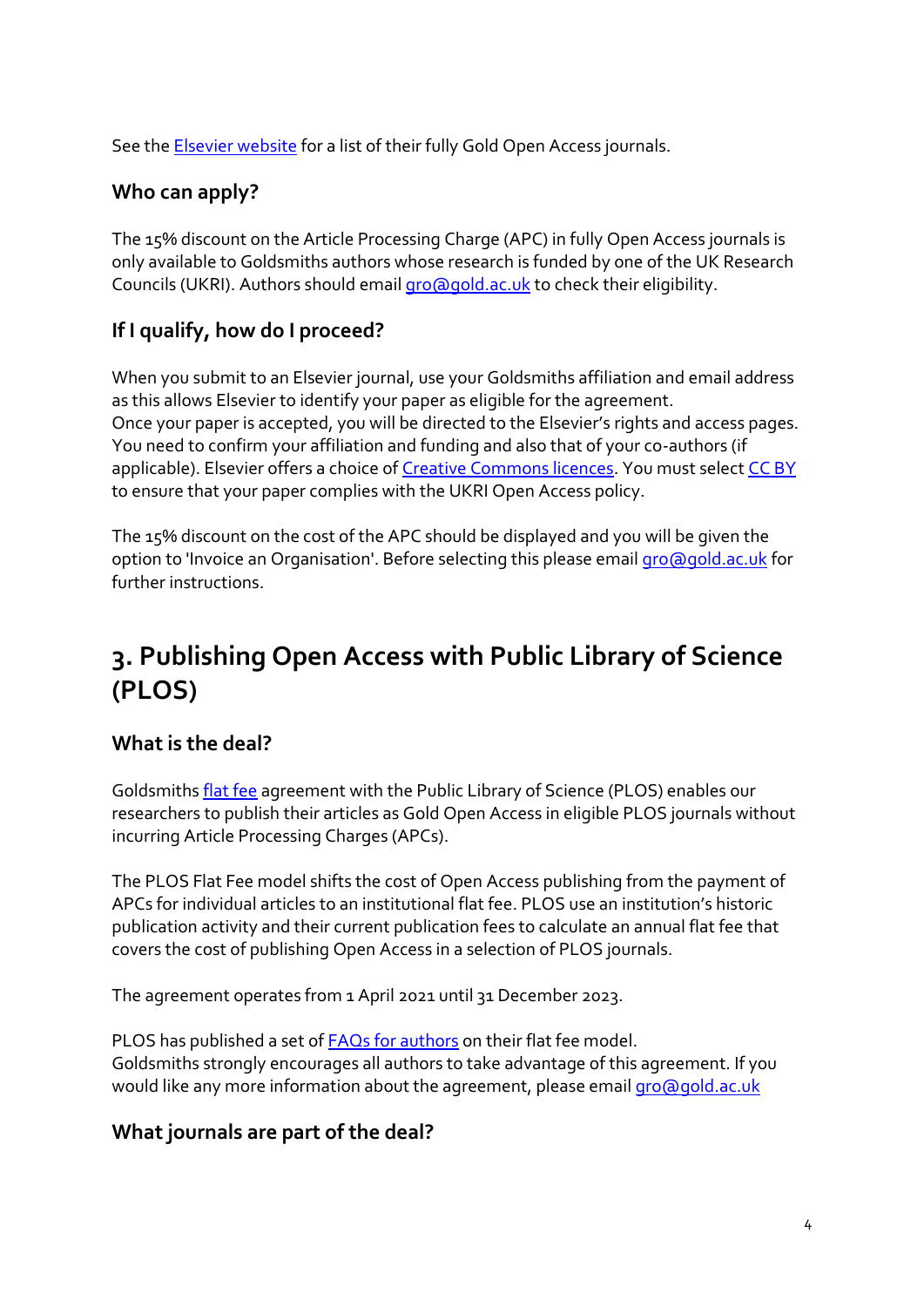All publications (regardless of article type) in PLOS ONE, PLOS Climate, PLOS Computational Biology, PLOS Digital Health, PLOS Genetics, PLOS Global Public Health, PLOS Neglected Tropical Diseases, PLOS Pathogens, PLOS Sustainability and Transformation, and PLOS Water are included in the agreement.

Any changes to the journals participating in our agreement will be listed on the [PLOS](https://plos.org/resources/for-institutions/institutional-account-participants/?agreement-type=flat-fees#uk) website.

#### **Who can apply?**

Any corresponding author from Goldsmiths is eligible regardless of whether or not their research is grant funded.

### **If I qualify, how do I proceed?**

Upon submitting your manuscript to any of the eligible PLOS journals, ensure that you list Goldsmiths as your institutional affiliation and provide your Goldsmiths email address in the PLOS submission system, Editorial Manager. If your work is accepted for publication, PLOS will detect eligibility and ensure that any publication fees are waived.

PLOS has published detailed [instructions](https://docs.google.com/presentation/d/128jRfOE74wvzaFQa2-uzJZgodOzWW2E41Ri-HFIa0Ao/present?ueb=true&slide=id.gba23692b49_0_588) for authors submitting to a journal participating in our flat fee agreement.

## <span id="page-4-0"></span>**4. Publishing Open Access with SAGE**

There are two ways to publish Open Access with SAGE: in Subscription Journals for free and in fully Open Access Journals via an Article Processing Charge (APC) payment. Goldsmiths pays APCs for UKRI-funded research only.

## <span id="page-4-1"></span>**4.1. Publishing Open Access in SAGE Subscription Journals**

#### **What is the deal?**

Goldsmiths SAGE agreement allows all Goldsmiths corresponding authors to publish eligible Gold Open Access articles in almost all of SAGE subscription (hybrid) journals. This deal will run from 1st January 2020 to 31st December 2022.

#### **What type of articles are eligible?**

Original research papers, review papers, brief communications, short reports and case studies are included in the agreement. Book reviews, editorials, abstracts and news items are excluded.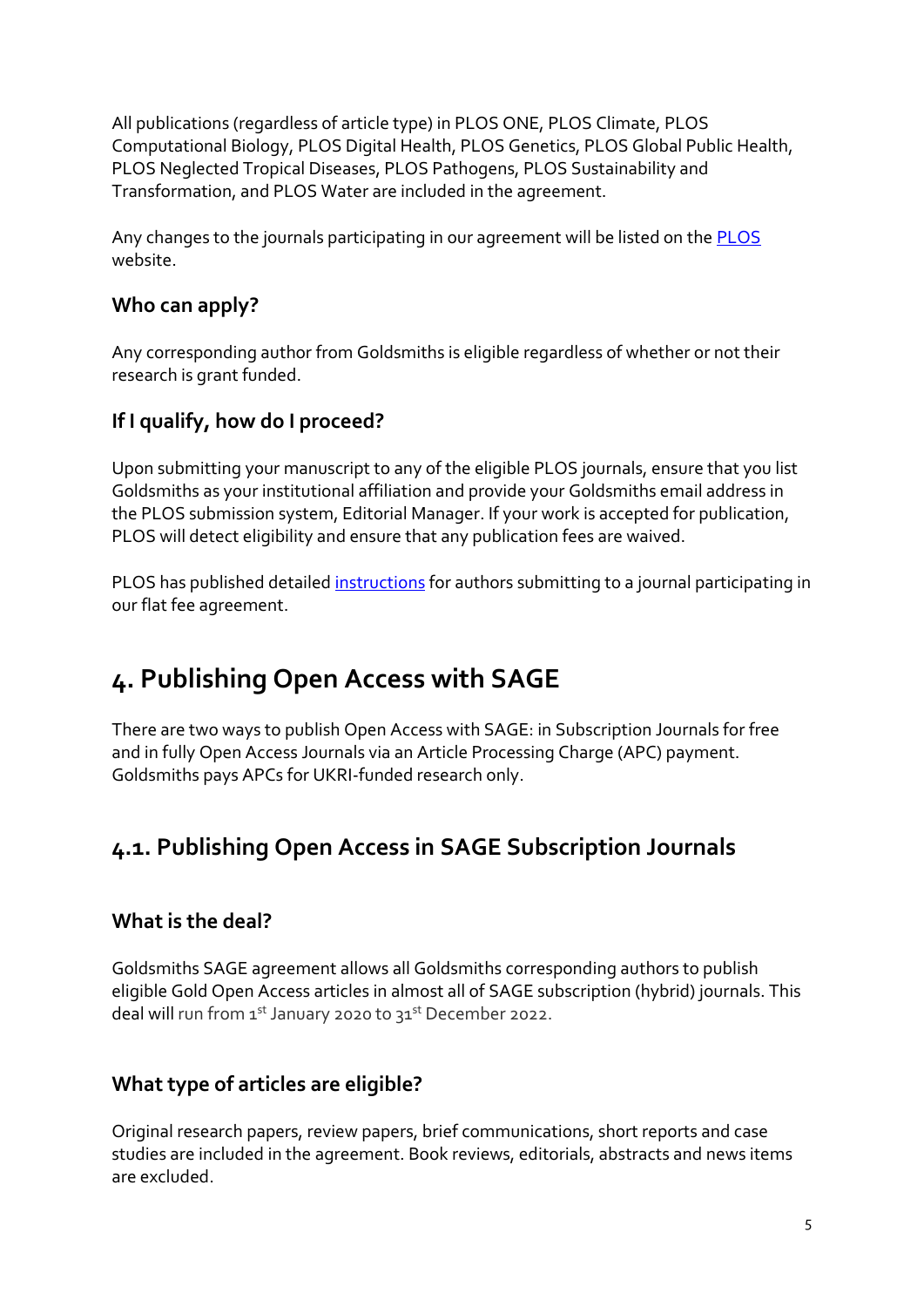Goldsmiths strongly encourages all authors to take advantage of this agreement. If you would like any more information about the agreement, please email [gro@gold.ac.uk](mailto:gro@gold.ac.uk)

#### **What journals are part of the deal?**

Almost all SAGE subscription journals are part of the deal: over 900+ subscription journals in the current [SAGE Premier package,](https://uk.sagepub.com/en-gb/asi/sage-journals-packages) as well as the [IMechE Journal Collection](https://uk.sagepub.com/en-gb/asi/imeche) and the [Royal Society of Medicine Collection.](https://uk.sagepub.com/en-gb/asi/rsm) For more information: <https://uk.sagepub.com/en-gb/eur/open-access-agreements-at-sage/united-kingdom>

Publishing title list[: https://www.kbplus.ac.uk/kbplus7/publicExport/pkg/2397](https://www.kbplus.ac.uk/kbplus7/publicExport/pkg/2397)

There are a handful of titles that are not part of the OA Publishing scheme SAGE Choice listed here: <https://au.sagepub.com/en-gb/oce/sage-choice-journal-and-pricing-exceptions>

Journals that convert (flip) from Hybrid OA to fully Gold OA during the term of the transitional agreement will remain free to publish in up until 31<sup>st</sup> December 2022.

#### **Who can apply?**

Any corresponding author from Goldsmiths publishing in a SAGE subscription journal (as listed above) is eligible.

#### **If I qualify, how do I proceed?**

The Online Research Collections team in the Library will be notified by SAGE of any potentially eligible articles/authors and asked to confirm that the corresponding author is affiliated to Goldsmiths.

SAGE will then contact the authors to inform them of the Open Access agreement and to invite them to the **[SAGE Open Access Portal](https://uk.sagepub.com/en-gb/eur/sage-open-access-portal)** to take up the offer as soon as their accepted article has been received into SAGE's Production department.

Within 14 days, SAGE will ask authors to confirm that they agree to publish Open Access, and choose a [Creative Commons licence](https://creativecommons.org/about/cclicenses/) (CC BY or CC BY-NC). Goldsmiths recommends that CC BY be selected for all papers.

If the corresponding author rejects Open Access publishing of the article, the article will be published in a traditional subscription only format, not as Open Access and the corresponding author will be required to provide detail on why they rejected the OA offer.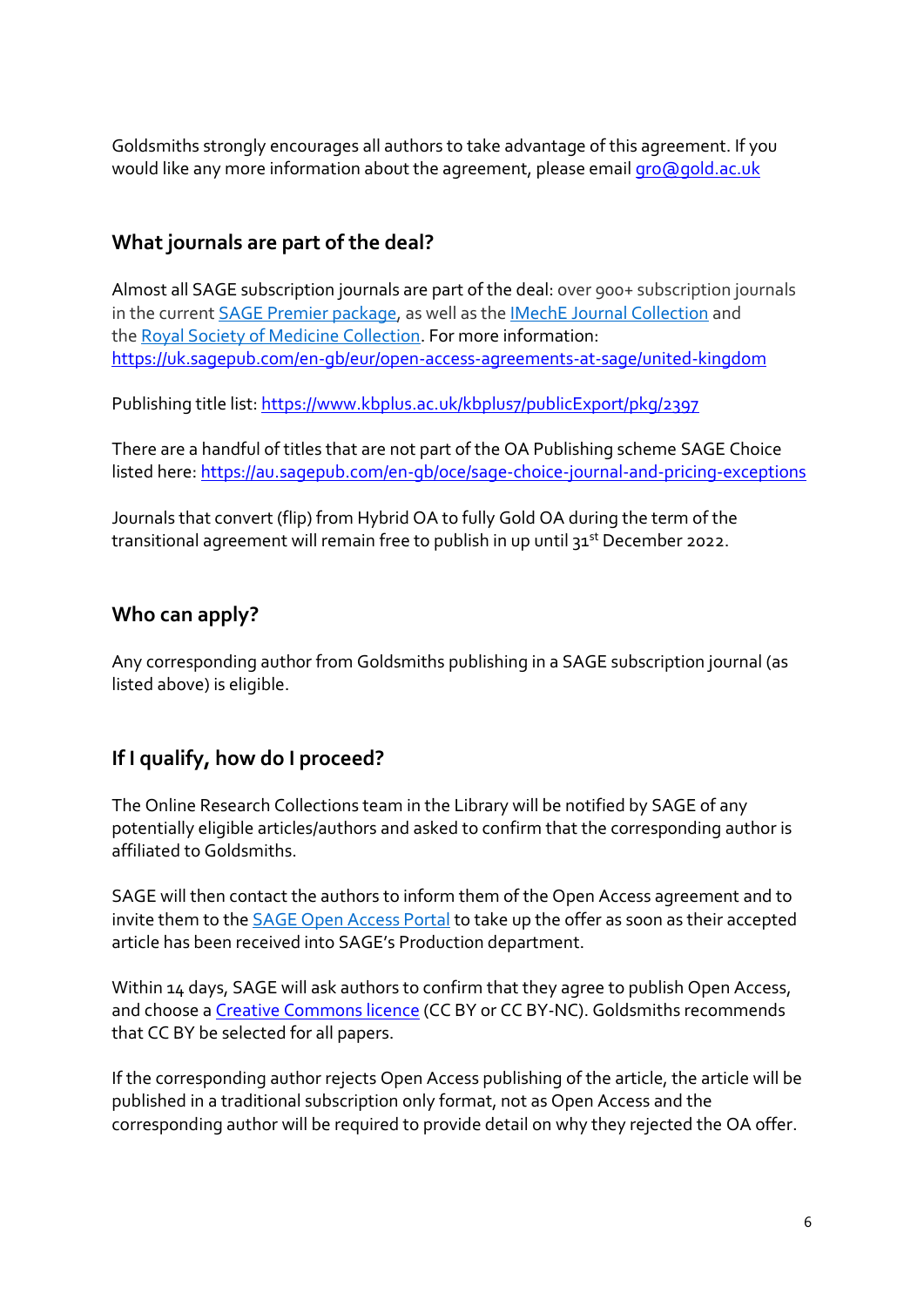### <span id="page-6-0"></span>**4.2. SAGE APC discounts on fully OA journals for UKRI-funded researchers**

#### **What is the deal?**

Corresponding authors from Goldsmiths who are funded by one of the UK Research Councils (UKRI) are entitled to a 20% discount on the article processing charge (APC) when they publish in over 150 of **[SAGE's fully Open Access journals](https://uk.sagepub.com/en-gb/eur/pure-gold-open-access-journals-at-sage)**.

Goldsmiths strongly encourages all UKRI-funded authors to take advantage of this agreement. If you would like any more information about the agreement, please email [gro@gold.ac.uk.](mailto:gro@gold.ac.uk)

#### **What journals are part of the deal?**

The 20% discount on the article processing charge (APC) is available on 150 journals. The participating journal title list is available [here.](https://us.sagepub.com/sites/default/files/sage_gold_oa_discount_eligibility_list.xlsx)

If a larger discount is available to the author, the single largest discount will apply. Discounts may not be combined.

### **Who can apply?**

The 20% discount on the Article Processing Charge (APC) in fully Open Access journals is only available to Goldsmiths authors whose research is funded by one of the UK Research Councils (UKRI).

Authors should email [gro@gold.ac.uk](mailto:gro@gold.ac.uk) to check their eligibility.

#### **If I qualify, how do I proceed?**

All hybrid and Open Access articles are being processed through the SAGE Open Access Portal. For more information please see link below:

<https://uk.sagepub.com/en-gb/eur/sage-open-access-portal>

Any articles accepted before the  $30<sup>th</sup>$  June 2020, will continue to be processed through the RightsLink platform to manage the Article Processing Charge (APC) payments.

Authors publishing in a fully Open Access journal will currently need to enter the Jisc discount code "JISC2020" into the payment system at the point of payment.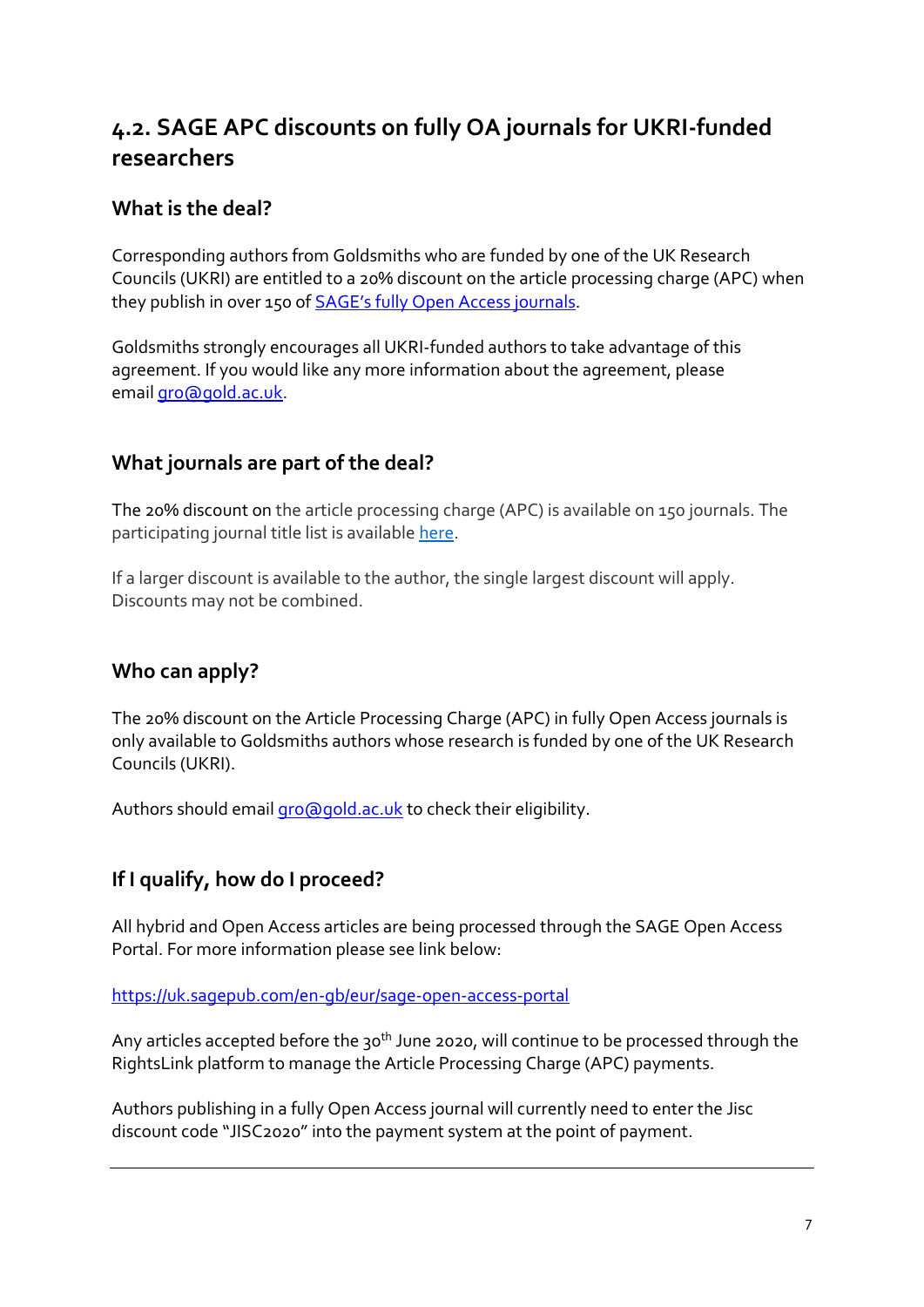Articles entering production after 30<sup>th</sup> June 2020 will be sent to the SAGE Open Access Portal where the discount will be applied automatically. All eligible papers by Goldsmiths authors will be identified and the 20% discount will automatically be applied before the author is contacted. This means that the Online Research Collections team in the Library will be able to pre-approve or reject Article Processing Charge (APC) payments, so that when the author is contacted to arrange a license they are already informed if Goldsmiths will pay for the APC.

To access the SAGE Open Access Portal, please click on the following link: <https://openaccess.sagepub.com/>

## <span id="page-7-0"></span>**5. Publishing Open Access with Springer**

#### **What is the deal?**

Goldsmiths is part of the [Springer Compact](https://www.springer.com/gp/open-access/springer-open-choice/springer-compact/agreements-uk-authors) agreement for Open Access publishing. This agreement allows corresponding authors from Goldsmiths who submit to journals participating in the Springer Compact agreement to have their papers published as Open Access by default without any additional cost.

From the end of January 2020 until 31 December 2020, corresponding authors from Goldsmiths who submit to Springer journals participating in the agreement will have their papers published as Open Access by default, typically with a CC BY Creative Commons [licence.](https://creativecommons.org/about/cclicenses/) Unlike our previous Springer Compact agreement where authors had to agree to publish Open Access, the default publication is now Open Access.

Goldsmiths strongly encourages all authors to take advantage of this agreement. If you would like any more information about the agreement, please email [gro@gold.ac.uk.](mailto:gro@gold.ac.uk)

#### **What journals are part of the deal?**

See the [Springer website](https://www.springer.com/gp/open-access/springer-open-choice/springer-compact/agreements-uk-authors) for a full list of eligible journals.

#### **Who can apply?**

Any corresponding author from Goldsmiths is eligible.

#### **If I qualify, how do I proceed?**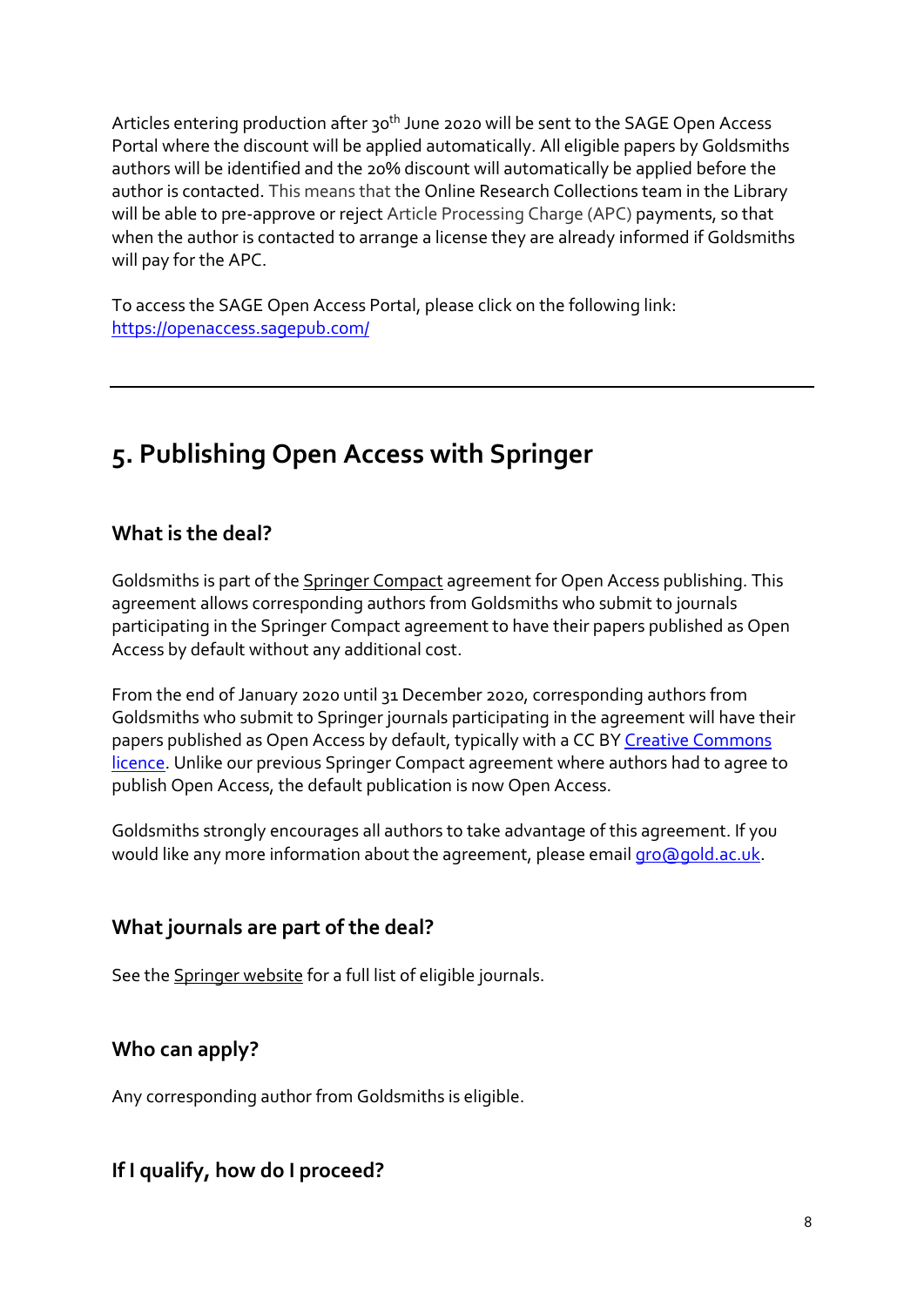Once your article is accepted, Springer will send you a link to their [MyPublication](https://www.springer.com/gp/authors-editors/journal-author/journal-author-helpdesk/mypublication/1264) form, where you need to select Goldsmiths as your institutional affiliation. You will also need to agree to the Open Access terms. Please give your Goldsmiths email address rather than a private email address, as this enables Springer to identify you as eligible under the agreement.

## <span id="page-8-0"></span>**6. Publishing Open Access with Taylor & Francis**

#### **What is the deal?**

Goldsmiths agreement with [Taylor & Francis](https://authorservices.taylorandfrancis.com/publishing-open-access/oa-agreements/jisc/) allows corresponding authors from Goldsmiths who submit to journals participating in the agreement to have their papers published as Gold Open Access without any additional cost. This deal will run from 1 January 2021 to 31 December 2023.

Goldsmiths strongly encourages all authors to take advantage of this agreement. If you would like any more information about the agreement, please email [gro@gold.ac.uk.](mailto:gro@gold.ac.uk)

#### **What journals are part of the deal?**

Over 2,300 journals in the Taylor & Francis [Open Select](https://authorservices.taylorandfrancis.com/publishing-open-access/open-select/) package are part of the deal.

#### **What type of articles are eligible?**

The eligible article types are: article, review, research article, review article, report, short communication, case report, note, original article, guest editorial. Other types of paper, such as editorials, announcements, and book reviews, are not covered by this agreement.

#### **Who can apply?**

Any corresponding author from Goldsmiths whose paper has been accepted between 1 January 2021 and 31 December 2023 is eligible regardless of whether or not their research is grant funded.

#### **If I qualify, how do I proceed?**

The Online Research Collections team in the Library will be notified by Taylor & Francis of any potentially eligible articles and asked to confirm that the corresponding author is affiliated to Goldsmiths.

Shortly after approval, Taylor & Francis will email the corresponding author inviting them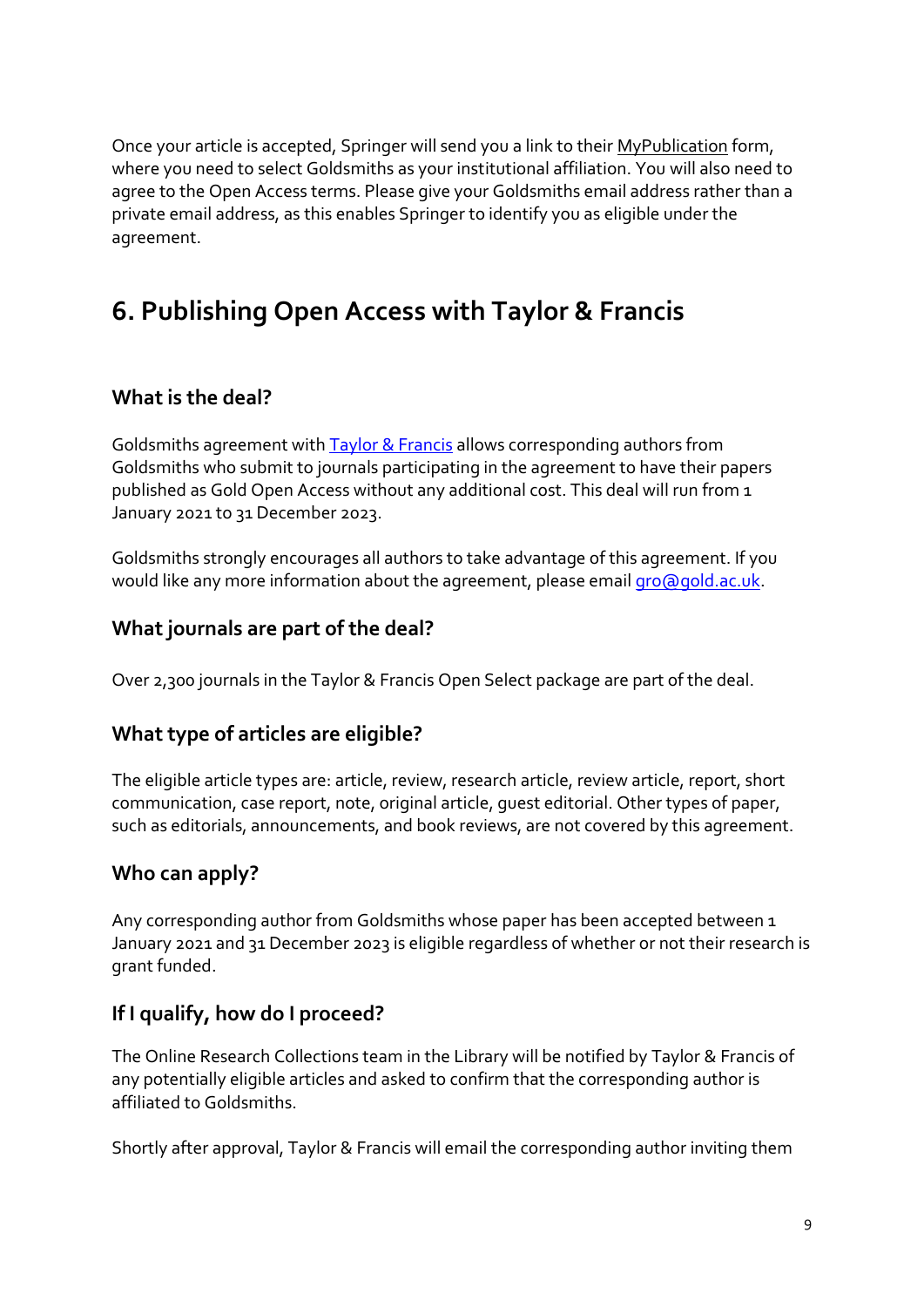to sign the Author Publishing Agreement and choose a [Creative Commons licence](https://creativecommons.org/about/cclicenses/) (CC BY or CC BY-NC-ND). Goldsmiths recommends that [CC BY](https://creativecommons.org/licenses/by/4.0/) be selected for all papers.

Some articles deviate from the standard workflow. For these articles, authors sign their publishing agreement before the Library approves the article. If you are invited to sign a publishing agreement and given the option to publish your article Open Access, agree to make you article Open Access and select a [Creative Commons licence](https://creativecommons.org/about/cclicenses/) (Goldsmiths recommends tha[t CC BY](https://creativecommons.org/licenses/by/4.0/) be selected for all papers).

## <span id="page-9-0"></span>**7. Publishing Open Access with Wiley**

#### **What is the deal?**

Our agreement with Wiley allows Goldsmiths corresponding authors to publish articles Gold Open Access under a [Creative Commons licence.](https://creativecommons.org/about/cclicenses/) It covers research and review papers in most of Wiley's subscription (hybrid) and fully Open Access journals but excludes other article types such as letters and editorials.

The agreement operates from March 2020 until December 2023.

Goldsmiths strongly encourages all authors to take advantage of this agreement. If you would like any more information about the agreement, please email [gro@gold.ac.uk.](mailto:gro@gold.ac.uk)

#### **What journals are part of the deal?**

Corresponding authors can publish Open Access in any of Wiley's fully gold Open Access journals, or any of their subscription (hybrid) journals which offer their 'OnlineOpen' option. Wiley's [online guide](https://authorservices.wiley.com/author-resources/Journal-Authors/open-access/affiliation-policies-payments/jisc-agreement.html) includes lists of the journals covered.

#### **Who can apply?**

Any corresponding author from Goldsmiths whose paper has been accepted on or after 2 March 2020 is eligible. Please note that Wiley periodically limits OA publishing to Wellcome, UKRI, Blood Cancer UK, British Heart Foundation, Cancer Research UK, Parkinson's UK and Versus Arthritis funded research only after monitoring the amount of Open Access fees paid through the deal.

#### **If I qualify, how do I proceed?**